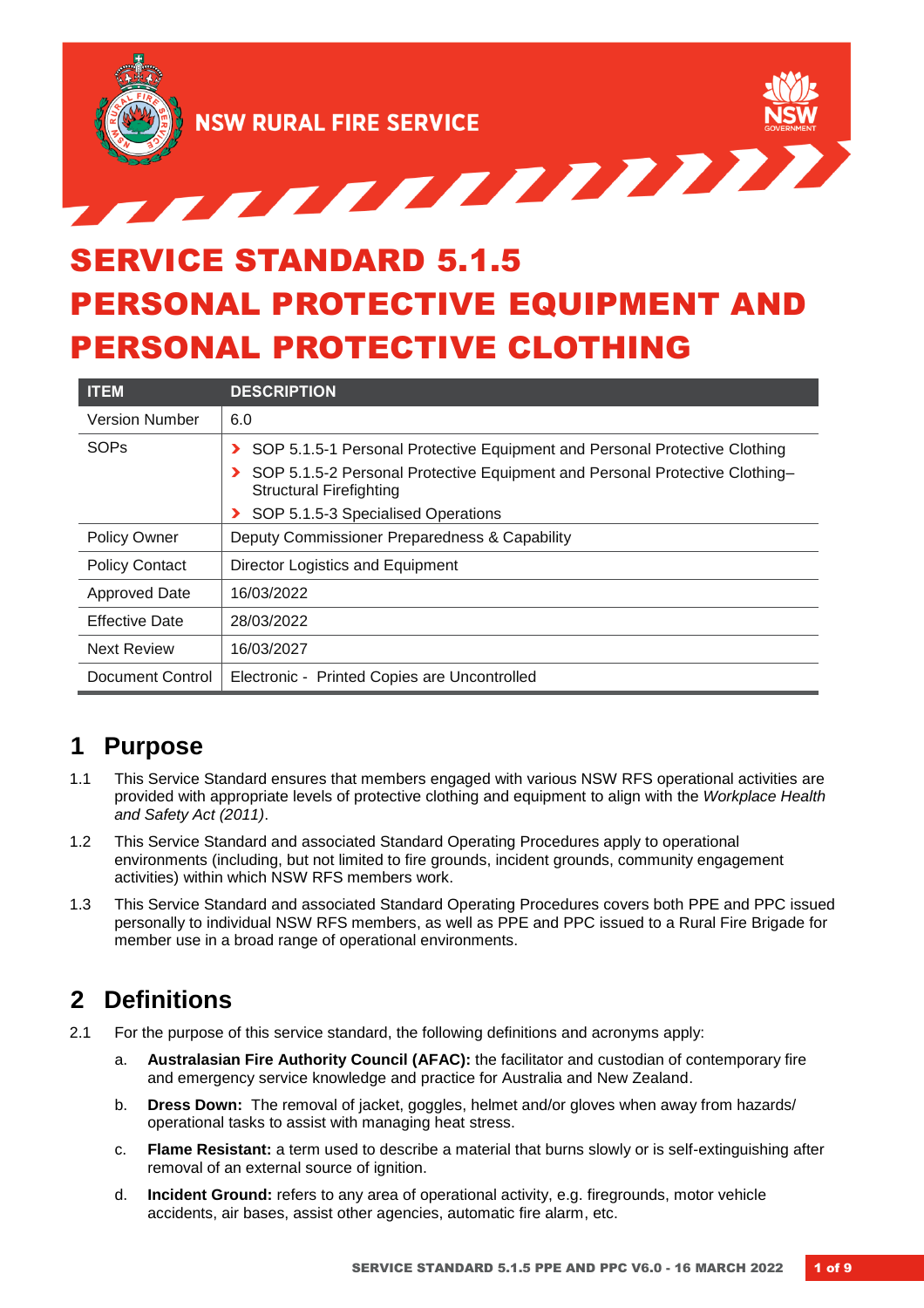- e. **NSW RFS Approved PPE/C:** PPE/C that has been assessed by the RFS and is deemed to meet the NSW RFS technical specifications and relevant International/Australian standards. These PPE/C items are supported by the NSW RFS for purchasing, issuing and the provision of consumables.
- f. **Personal Protective Equipment (PPE):** refers to equipment designed to mitigate the risk of injury from the physical, thermal and other hazards that may be encountered at an incident (including but not limited to, helmets, goggles, gloves etc.).
- g. **Personal Protective Clothing (PPC):** refers to protective clothing designed to mitigate the risk of injury from the physical, thermal and other hazards that may be encountered at an incident (including but not limited to, jackets, trousers, etc.).
- h. **PPE/C:** refers to the combination of Personal Protective Equipment and Personal Protective Clothing, which meets the NSW RFS Specifications and that has been approved by the NSW RFS.

### **3 Policy**

- 3.1 Personal protective equipment (PPE) and personal protective clothing (PPC) are considered the 'last line of defense' (as stated in the Bush Firefighter Manual) and should always be utilised in conjunction with other controls such as safe work practices. Members should not undertake any activities unless they are using the appropriate PPE and PPC.
- 3.2 All personnel engaged with various NSW RFS operational and training activities must wear approved protective equipment/clothing (PPE/C) as appropriate for the task being undertaken and in line with training and operational doctrine.
- 3.3 The NSW RFS will only issue PPE/C that is suitable and appropriate for intended use and which is compliant with Australian Standards and NSW RFS specifications. Approved PPE/C must be worn in accordance with this Service Standard and associated SOPs. NSW RFS Approved PPE/C is not to be modified or changed in any way. PPE/C that is not certified to the relevant Australian or International standards must not be worn on any Incident Ground.
- 3.4 All approved NSW RFS PPE/C, with a reasonable or proper fit, are available to every member via the NSW RFS procurement system.
- 3.5 If members find that the standard sizing of the PPE/C is not suitable, they are able to organise through their District a 'made to measure' arrangement from the contracted supplier.
- 3.6 Garments worn underneath the PPE/C do not affect the PPE/C's compliance against Australian Standards however members should be aware the impact that additional layers of underclothing may have on their metabolic heat retention.
- 3.7 NSW RFS PPC ensemble that have the two tone high visibility reflective trim (lime/silver/lime) striping attached, meets the standards and requirements of the day/night hi-vis compliance for NSW RFS members working in high risk situations.
- 3.8 All PPE/C is to be worn as aligned to the training materials and SOPs related to each relevant activity.
- 3.9 Issuing of any PPE/C to members must be recorded against the individual member's record through the NSW RFS corporate system (SAP Inventory at time of publication).
- 3.10 NSW RFS members are eligible to receive a minimum of two sets of PPE/C relevant to the task that they undertake.
- 3.11 NSW RFS Headquarters (Logistics and Equipment) is to ensure that sufficient stock levels and appropriate supply chain is in place for PPE/C availability to members
- 3.12 NSW RFS Headquarters (Training and Doctrine) is responsible for the provision of educational and training materials to members regarding which PPE/C is available.
- 3.13 District Managers and Business unit managers are responsible for supply of PPE/C for their members; the oversight and monitoring of use of PPE/C; as well as ensuring their members have completed training in the correct use of PPE/C.
- 3.14 Where a member of the NSW RFS, including staff, has been issued PPE/C, they are to ensure that it is fit for purpose/ in clean, good working order and report results to their Brigade Officer/ Supervisor annually.
- 3.15 Individual members are responsible for the appropriate use, maintenance and storage of PPE/C as per NSW RFS requirements; to advise Brigade Officers/ Supervisor if any defects or damage occurs to PPE/C so that repairs or replacements can be made; and must not intentionally misuse or damage PPE/C.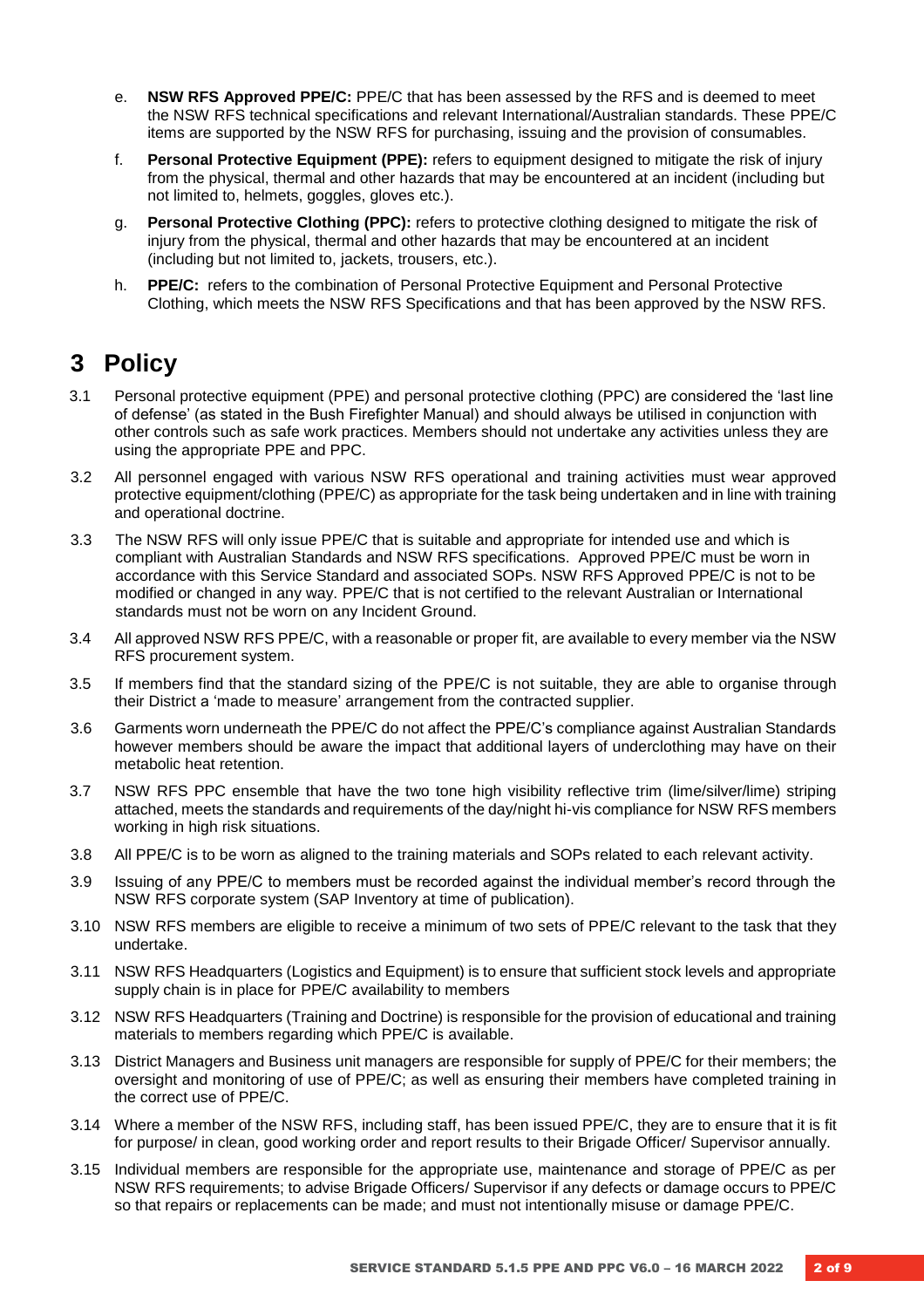- 3.16 Individual member's issued PPE/C must be returned to the Rural Fire Brigade/ Supervisor if the member resigns, is dismissed, or does not complete the course against which the PPE/C is issued.
- 3.17 Reference is made to relevant Fireground SOPs, Operational Protocol and specialist training materials for member information regarding when, where and how PPE/C should be worn.
- 3.18 Any Uniforms should be worn in line with other NSW RFS Service Standards such as SS 8.1.1
- 3.21 Up to date information for NSW RFS members to support this Service Standard and SOPs can be found on the NSW RFS Member website. This includes, full listing of available PPE/C and Care, Maintenance and Disposal Guides.

### **4 Related documents**

- **›** *[Work Health and Safety Act \(2011\)](https://www.legislation.nsw.gov.au/view/html/inforce/current/act-2011-010)*
- **›** [Standards Australia](http://www.standards.org.au/)
- **›** [SS 1.2.1 NSW RFS Ranking and Rank Insignia](https://www.rfs.nsw.gov.au/__data/assets/pdf_file/0010/8794/1.2.1-NSW-RFS-Ranking-and-Rank-Insignia.pdf)
- **›** [SS 3.1.6 Operational Doctrine](https://www.rfs.nsw.gov.au/__data/assets/pdf_file/0006/8907/3.1.6-Operational-Protocols-and-Procedures.pdf)
- **›** [SS 5.1.9 Respiratory Protective Equipment](https://www.rfs.nsw.gov.au/__data/assets/pdf_file/0010/8992/5.1.9-Breathing-Apparatus.pdf)
- **›** [SS 8.1.1 Uniforms for NSW RFS members](https://www.rfs.nsw.gov.au/__data/assets/pdf_file/0004/9067/8.1.1-Uniforms-for-NSW-RFS-Members.pdf)
- **›** [SS 8.1.3 Ceremonies and Events](https://www.rfs.nsw.gov.au/__data/assets/pdf_file/0005/9077/8.1.3-Ceremonies-and-Events-v2.1.pdf)
- **›** NSW RFS PPE/C Specifications

### **5 Amendments**

| <b>AMENDMENT</b><br><b>DATE</b> | <b>VERSION</b><br><b>NO</b> | <b>DESCRIPTION</b>                                                                                                                                                                                                                        |
|---------------------------------|-----------------------------|-------------------------------------------------------------------------------------------------------------------------------------------------------------------------------------------------------------------------------------------|
| 1 September 1999                | 1.0                         | Initial release                                                                                                                                                                                                                           |
| 1 May 2001                      | 2.0                         | Repeals and remakes SS 5.1.5 v1.0<br>Clauses 2.4(a); 2.5(b); 2.6 heading; 2.7;<br>⋗<br>2.8;2.9;2.10;2.11(b);2.12.5                                                                                                                        |
| 13 June 2007                    | 3.0                         | Repeals and remakes SS 5.1.5 v2.0<br>⋗                                                                                                                                                                                                    |
|                                 |                             | Update into new RFS format, previous clause 2.3 Overalls<br>removed, previous clause 2.12 SLA 3 removed, addition of<br>Appendix 1 Bush Fire Helmets, addition of Appendix 2,<br>inclusion of previous SS 5.1.8 Protective as SOP 5.1.5-3 |
| 11 February 2010                | 4.0                         | Repeals and remakes SS 5.1.5 v4.0<br>⋗                                                                                                                                                                                                    |
|                                 |                             | Reviewed to include utility shirt and to reflect current practices                                                                                                                                                                        |
| 22 September 2010               | 5.0                         | Repeals and remakes SS 5.1.5 v4.0                                                                                                                                                                                                         |
|                                 |                             | Clause 2.7 amended to clarify that only that only PPC/PPE<br>⋗<br>approved by the NSW RFS may be purchased                                                                                                                                |
| 16 March 2022                   | 6.0                         | Repeals and remakes SS 5.1.5 v5.0                                                                                                                                                                                                         |
|                                 |                             | Complete review                                                                                                                                                                                                                           |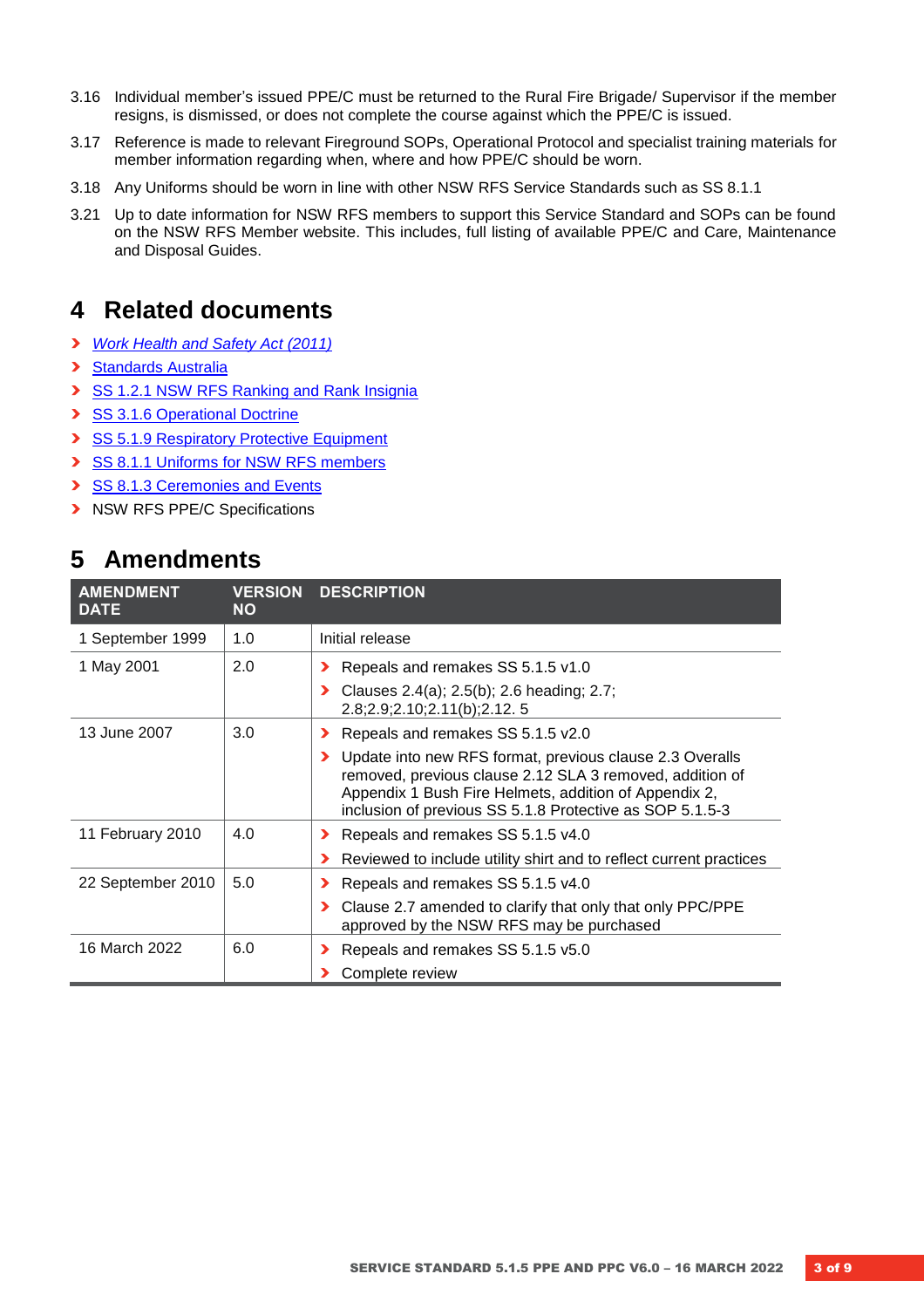## **SOP P5.1.5-1**

# **Personal Protective Equipment and Personal Protective Clothing**

### **1 Purpose**

1.1 This Standard Operating Procedure provides clear and consistent guidelines for appropriate levels of PPE/C and accessories for the NSW Rural Fire Service (NSW RFS) members.

### **2 Procedures**

- 2.1 The following items of protective equipment and clothing are to be personally issued as they provide the maximum operational and dressing flexibility to handle the various activities that are undertaken by the NSW RFS:
	- a. Wildland/ bush fire jacket and wildland/ bush fire trousers;
	- b. Utility shirt;
	- c. Wildland/ bush fire helmet with neck protector;
	- d. Gloves;
	- e. Goggles;
	- f. Respiratory protection;
	- g. Firefighting boots;
	- h. Protective/ Flash hood;
	- i. Brimmed sunhat.
- 2.2 All PPE/C must be worn in line with relevant training materials and Fireground SOPs.

#### **Wildland/ Bush Fire Jacket and Wildland/ Bush Fire Trousers**

- 2.3 These items must be worn when attending incident grounds unless a higher level of PPE/C is worn.
- 2.4 The two-piece ensemble assists in allowing the NSW RFS member to be able to 'dress down', especially when fire fighters need to relocate away from the fireground or incident to manage their recovery from working in heat.
- 2.5 Name, rank, brigade and qualification badges where affixed should be sewn on using cotton thread only and be in the locations as follows:
	- a. Epaulettes: on shoulders;
	- b. Brigade name and qualifications: on or above the left hand pocket; and
	- c. Name and rank: on or above the right hand pocket.
	- d. Lettering shall be Navy/Dark blue with backgrounds to match the garment.
	- e. NOTE: No other markings are permitted to be made, sewn or attached to PPE/C unless authorised by the District Manager or relevant Director where member is staff.
- 2.6 Only garments that have the two tone high visibility reflective trim (lime/silver/lime striping) attached, may be worn on the incident ground or when undertaking any practical training or an intended task. This striping meets the requirements of the day/night hi-vis compliance. Districts shall provide each NSW RFS members with a minimum issue of two (2) sets of PPC.
- 2.7 Where the previously issued PPC meets the standard, it may still be used by NSW RFS members.

#### **Utility Shirt**

- 2.8 These shirts are to be worn in situations where there is a risk of sunburn.
- 2.9 They may be worn when undertaking any part of an intended task with the bush fire trousers, e.g. for community engagement, assisting other agencies or other non-fire events.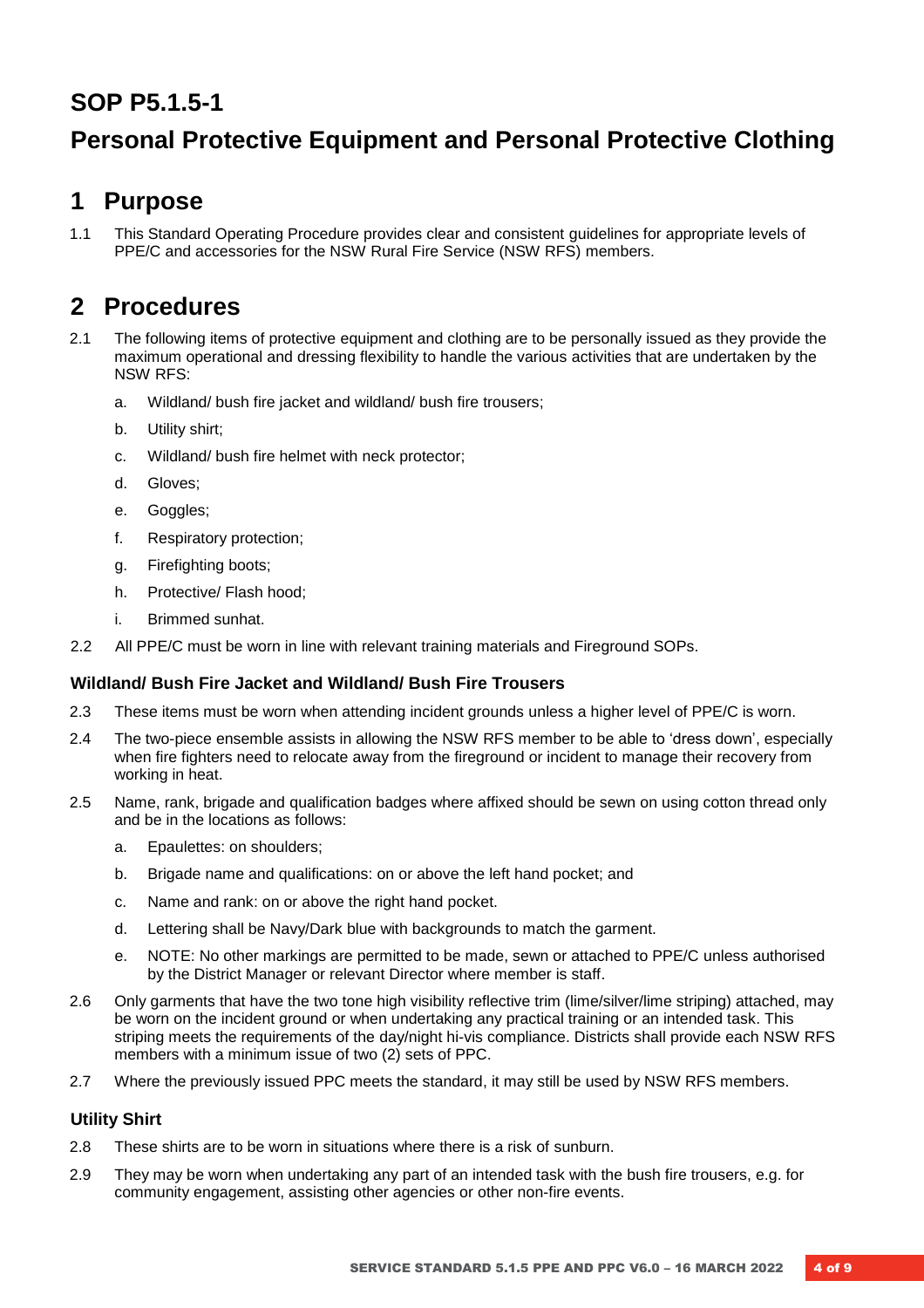- 2.10 The Utility shirt may be worn under other PPC, in lieu of the undergarment shirt, however members must be mindful of heat build-up.
- 2.11 The utility shirt is to be worn in line with relevant training standards and Service Standards 8.1.1 and 8.1.3.

#### **Undergarment shirt**

2.12 The NSW RFS undergarment shirt should be worn under firefighting jackets. As an alternative, members should choose undergarments manufactured from natural fibres.

#### **Helmets (All firefighting)**

- 2.13 Helmet chin strap and neck protector must be affixed and retained when on the incident ground.
- 2.14 Additional approved accessories are available, however only accessories that are certified with the helmet under the Australian Standard are to be affixed. E.g. visor, torch bracket and torch.
- 2.15 Service Standard 1.2.1 Rank and Ranking Insignia details the colouring and reflective markings for all operational, non-operational, junior and cadet bush firefighting helmets and details the requirements for affixing names on helmets. No other markings are to appear on NSW RFS helmets.
- 2.16 The helmets will be supplied with stripes of lime fluorescent retro-reflective tape around the crown of the helmets. This tape is not to be removed, repositioned or obscured.
- 2.17 Names on helmets are optional if used, the name must be placed centrally across the back as low to the base as possible. Names are to be Helvetica Narrow Bold in reflective lettering.
- 2.18 Only light weight helmets are to be issued to juniors / cadets.
- 2.19 Helmets may be removed when fire fighters are relocated away from the fireground or incident to manage their recovery from working in heat.
- 2.20 Helmets should not be worn inside vehicles

#### **Gloves**

- 2.21 The NSW RFS provides a range of gloves to mitigate the risks faced across a variety of operations.
- 2.22 Gloves are to be worn in line with training while undertaking all firefighting activities or undertaking hazardous activities, e.g. fuelling of equipment etc.

#### **Eye Protection**

- 2.23 Appropriate eye protection, is to be worn in line with training where there is a risk of eye injury
- 2.24 Sealed eye protection such as googles or Full-Face Respirator, is to be worn in line with training where the NSW RFS Member is exposed to smoke or dust.

#### **Respiratory Protection**

- 2.25 Respiratory protective equipment must be considered in line with Service Standard 5.1.9.
- 2.26 Only Flame Resistant (FR) respiratory protection approved by the NSW RFS is to be issued and worn.
- 2.27 Respiratory protection must be worn in line with training when the NSW RFS member is exposed to hazardous levels of smoke, dust, or other respiratory hazards.
- 2.28 All NSW RFS appliances are to carry approved P2 respirators to provide sufficient stock for all seats.

#### **Boots**

- 2.29 Firefighting Boots must be worn when undertaking activities on the incident ground or other operational environments.
- 2.30 A range of boot makes and sizes are available to afford a reasonable fit in that both male and female sizes. Made to measure sizes are available.

#### **Protective/ Flash Hood**

2.31 This item is to be carried by NSW RFS members on the incident ground.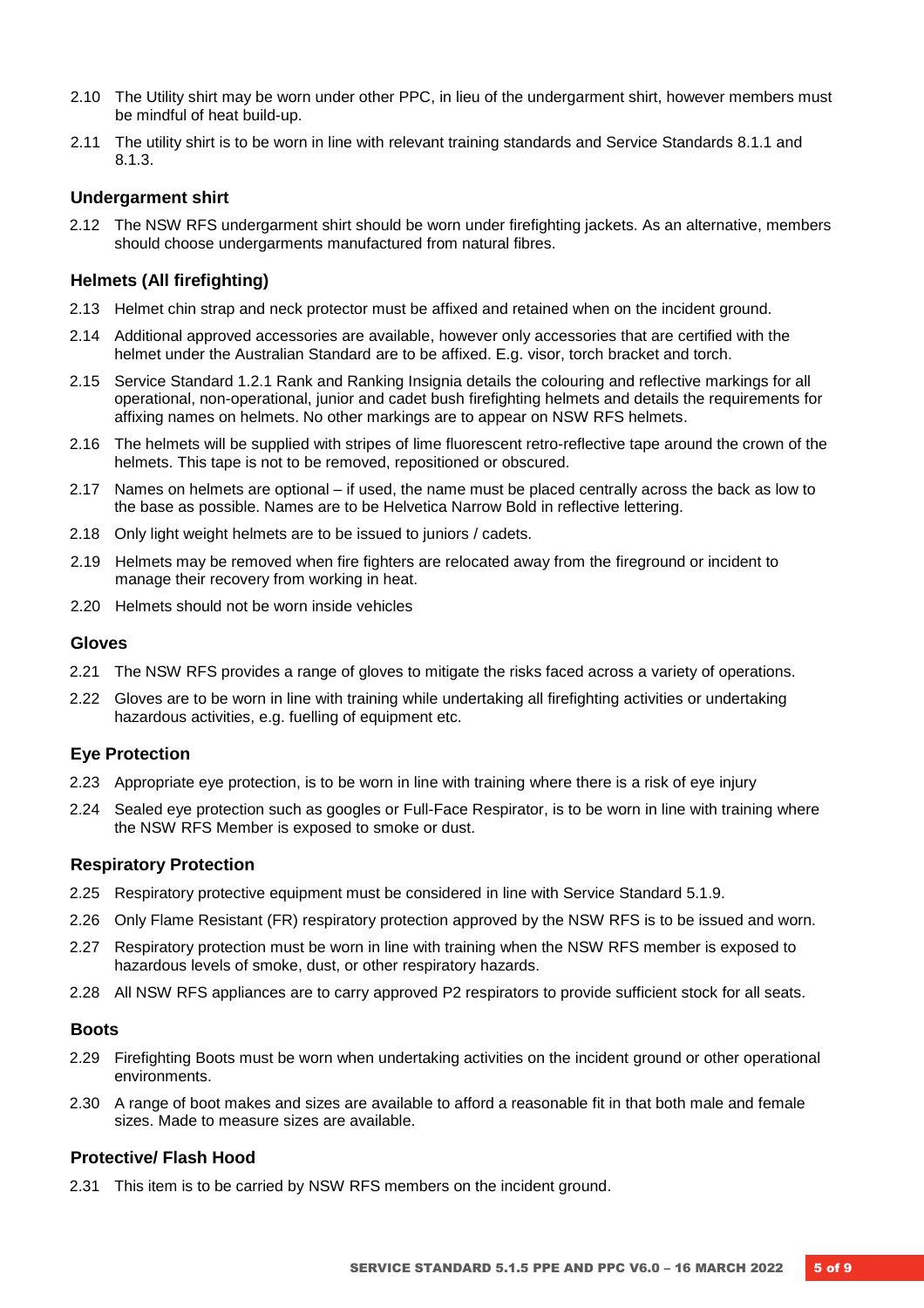- 2.32 This hood should not be worn during 'normal' firefighting operations due to the high potential for heat stress.
- 2.33 This hood must be worn as part of protection during an overrun/burn over.

#### **Cold Climate Jacket**

- 2.34 This jacket is for use in cold environments and is available for general issue to all firefighters, and is approved for wildland/ bush firefighting and other approved operations.
- 2.35 The jacket provides higher levels of thermal protection, and should be worn with due consideration for the potential for heat stress to develop.
- 2.36 The jacket has an orange collar so that members can distinguish those that are wearing the jacket.

#### **Wet weather clothing – Jacket and Over Pants**

- 2.37 Only Wet Weather Clothing approved by the NSW RFS are to be issued and worn.
- 2.38 The jacket and pants can be used in wet weather and is available for general issue to all NSW RFS members.
- 2.39 The jacket and over pants are approved for use on the incident ground but MUST NOT BE worn while undertaking firefighting.

#### **Protective Fire Blankets**

- 2.40 Protective fire blankets are required to be carried within the cabin of operational firefighting appliances /vehicles at a ratio of one protective fire blanket per seat.
- 2.41 **Protective fire blankets are single use, and are to be replaced after any overrun or medical event.**
- 2.42 Protective fire blankets must be kept clean, readily accessible and must not be used for other activities.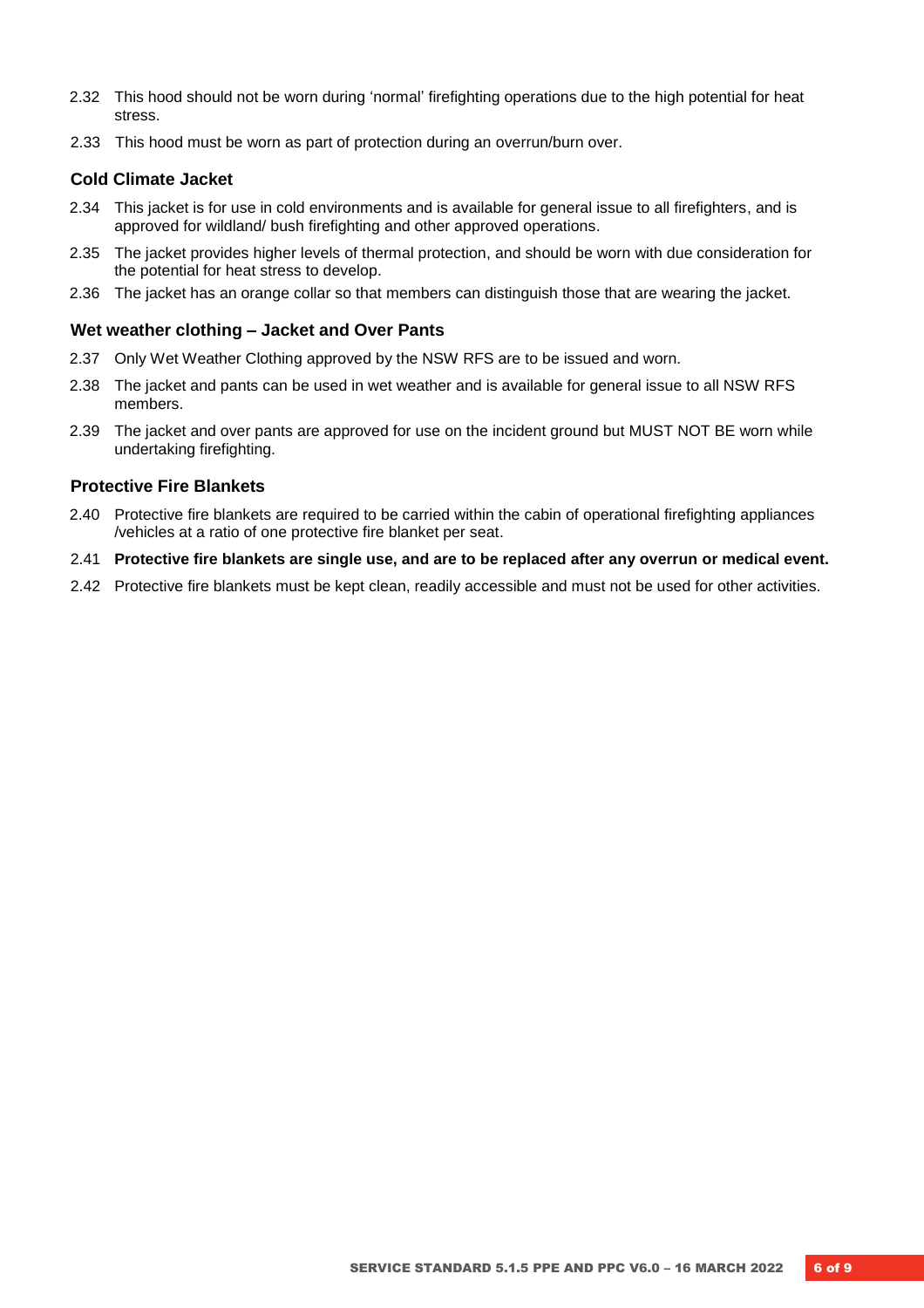### **SOP P5.1.5-2**

# **Personal Protective Equipment and Personal Protective Clothing – Structural Firefighting**

### **1 Purpose**

1.1 This Standard Operating Procedure provides clear and consistent guidelines for appropriate levels of PPC/E for the NSW RFS for structural firefighting.

### **2 Procedures**

- 2.1 All structural firefighting PPE/C is to be worn in accordance with training materials and Fireground SOPs.
- 2.2 The following protective clothing shall be issued in addition to the standard PPE/C For all NSW RFS members who are accredited breathing apparatus operators (BAO) and whose brigade is accredited (refer to SS5.1.9 Breathing Apparatus and associated SOPs) to undertake firefighting using Compressed Air Breathing Apparatus (CABA):
	- a. structural jacket and trousers;
	- b. structural gloves;
	- c. structural helmet;
	- d. protective/ Flash hood;
	- e. Structural firefighting boots.

#### **Structural Firefighting Jacket and Trousers**

- 2.3 Structural firefighting jacket and trousers are designed as stand-alone garments.
- 2.4 Name, rank, brigade and qualification badges may only be affixed onto the top flap of the pockets using cotton thread only and be in the locations as follows:
	- a. Brigade name and qualifications: on the top flap of the left hand pocket.
	- b. Name and rank: on the top flap of the right hand pocket.
	- c. Navy/Dark Blue Thread only.
	- d. NOTE: Nothing may be sewn directly onto the structural firefighting jacket and trousers.
- 2.5 Epaulettes are to be fitted to chest using the supplied tab.
- 2.6 No other markings are permitted to be made, sewn or attached to PPE/C unless authorised by the District Manager.

#### **Structural Gloves**

2.7 Structural gloves must be worn while undertaking all structural firefighting activities in line with relevant training materials

#### **Structural Helmets**

- 2.8 Structural helmets must be worn when undertaking structural firefighting in line with relevant training materials.
- 2.9 Service Standard 1.2.1 Rank and Ranking Insignia details the colouring and reflective markings for all operational firefighting helmets.
- 2.10 The structural helmets will be supplied with stripes of lime fluorescent and retro-reflective tape around the crown of the helmets. This tape is not to be removed, repositioned or obscured.
- 2.11 Names on helmets are optional if used, the name must be placed centrally across the back as low to the base as possible. Names are to be Helvetica Narrow Bold in reflective lettering.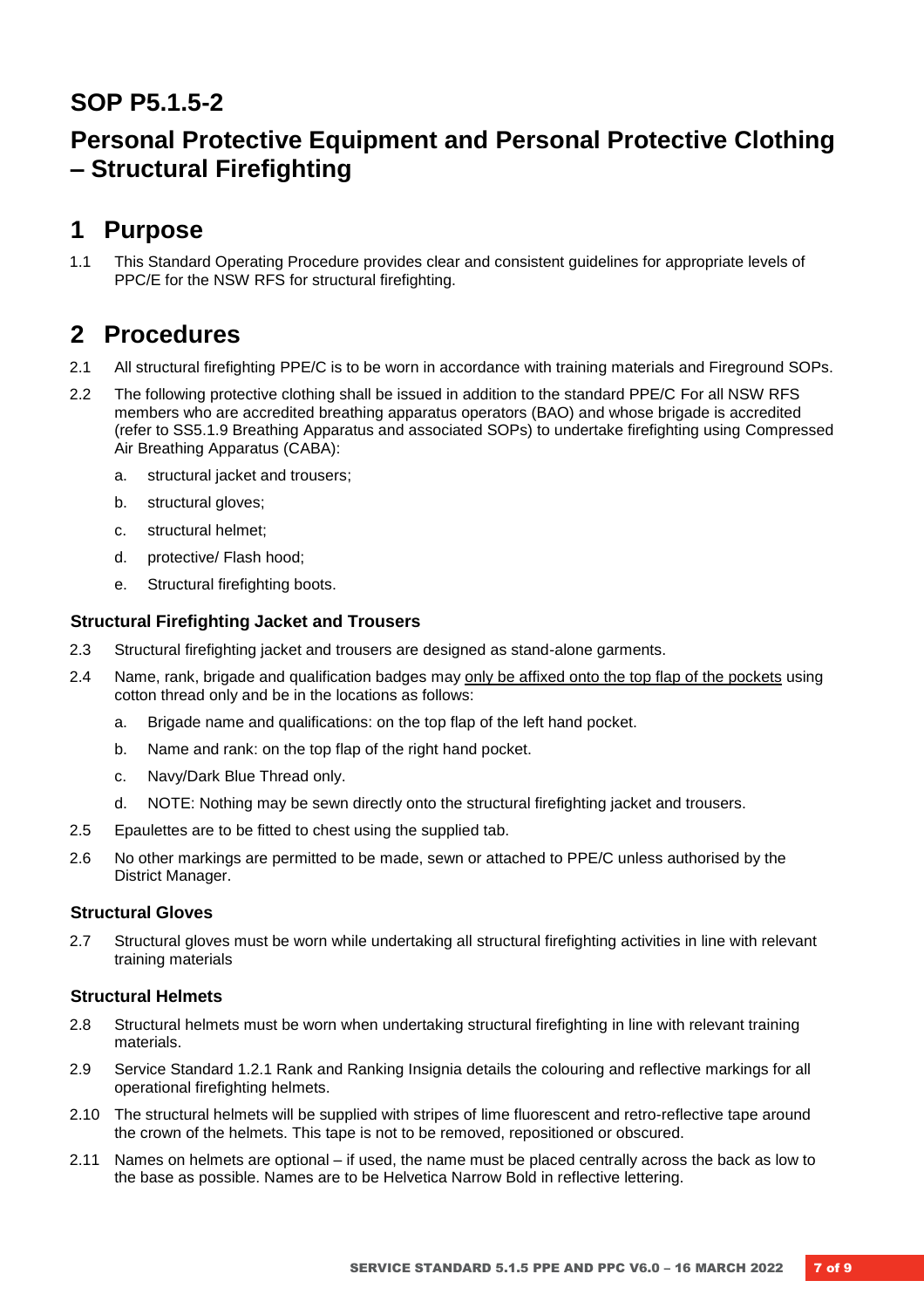#### **Protective/ Flash Hood**

2.12 Protective/ Flash hoods be worn in all structural firefighting operations in line with relevant training materials.

#### **Structural Firefighting boots**

2.13 Structural firefighting boots be worn in all structural firefighting operations in line with relevant training materials.

#### **Structural and BA Firefighting Accessories**

- 2.14 The District Manager shall ensure that the necessary accessories listed below are supplied to certified Breathing Apparatus equipped brigades, in line with Service Standard 5.1.9:
	- a. Breathing apparatus;
	- b. Distress signal units;
	- c. Personal guide lines;
	- d. Torches;
	- e. BA Control Officer Board and tally tags;
	- f. Spare Cylinders;
	- g. Cleaning equipment.